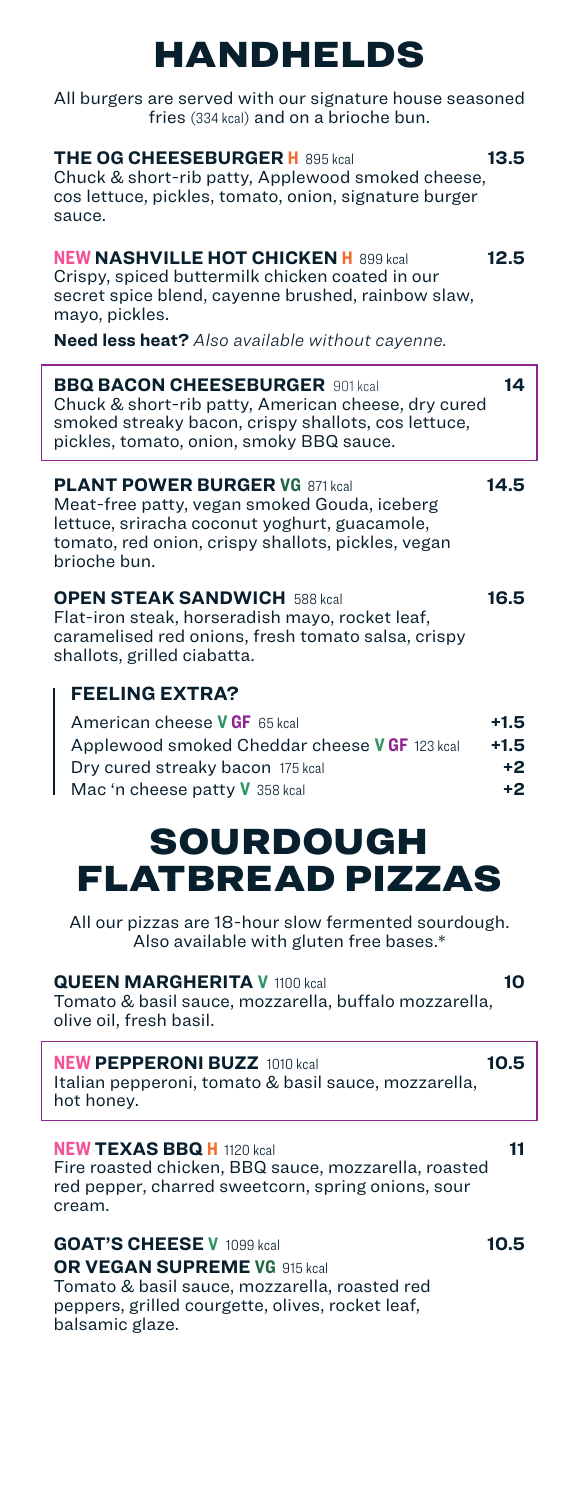## SHAREABLES

| Sharing is caring. We recommend 3 to 4 of our globally<br>inspired shareables between 2 people.                                                                                                            |      |
|------------------------------------------------------------------------------------------------------------------------------------------------------------------------------------------------------------|------|
| <b>CRISPY SUSHI DRAGON ROLL 717 kcal</b><br>Served warm. Miso marinated salmon, avocado,<br>sushi rice, seaweed, pickled ginger, wasabi, sriracha,<br>sesame & soy dipping sauce.                          | 12   |
| <b>MEDITERRANEAN LAMB SKEWERS H</b> 556 kcal<br>Spiced lamb kofta, rainbow slaw, cucumber & mint<br>yoghurt, red pepper hummus, rocket leaf,<br>pomegranate, crumbled goat's cheese, grilled<br>flatbread. | 11   |
| <b>PERI PERI CHICKEN SKEWERS H</b> 689 kcal<br>Peri peri buttermilk marinated chicken breast,<br>charred sweetcorn salsa, roasted peppers, lime<br>yoghurt, iceberg lettuce, grilled flatbread.            | 11   |
| <b>NEW ULTIMATE LOADED FRIES 706 kcal</b><br>Canadian poutine inspired, cheese and bacon fries<br>tossed in garlic butter, caramelised onion gravy,<br>crumbled goat's cheese.                             | 9.5  |
| <b>JAPANESE VEGETABLE GYOZA VG 345 kcal</b><br>Six vegetable gyoza, steamed and pan fried, pickled<br>ginger, wasabi, sesame & soy dipping sauce,<br>coriander.                                            | 9.5  |
| <b>NEW ASIAN PULLED PORK BAO BUNS 776 kcal</b><br>OR ASIAN JACKFRUIT BAO BUNS VG 318 kcal<br>Hoisin sauce, pickled cucumber, spring onion,<br>coriander, sriracha.                                         | 12.5 |
| <b>DIP DUO VG</b> 584 kcal<br>Fire roasted red pepper hummus, smoked aubergine<br>dip, vegetable sticks, flatbread, homemade crisps.                                                                       | 8.5  |
| <b>PUTTSHACK FRIED CHICKEN H 728 kcal</b><br>Signature house marinated chicken breast bites,<br>seasoned flour, chipotle mayo, lime wedge.                                                                 | 7.5  |
| <b>NEW INDIAN STREET SAMOSA VG N 521 kcal</b><br>Vegetable samosa, mango chutney, balti mix,<br>coriander & mint chutney, coconut yoghurt,<br>pomegranate.                                                 | 9    |

#### ALLERGENS

Scan the QR code using your phone camera to see full allergen information for our dishes or ask a team member. If you do have any allergies, please inform a team member.

\*Please note that all of our pizzas are cooked in the same oven so gluten free bases may contain traces. See allergen information for calories.

A 12.5% discretionary service charge will be added to your bill on course and for table service. **V=VEGGIE VG=VEGAN N=NUTS GF=GLUTEN FREE H=HALAL** WC 2022\_1605